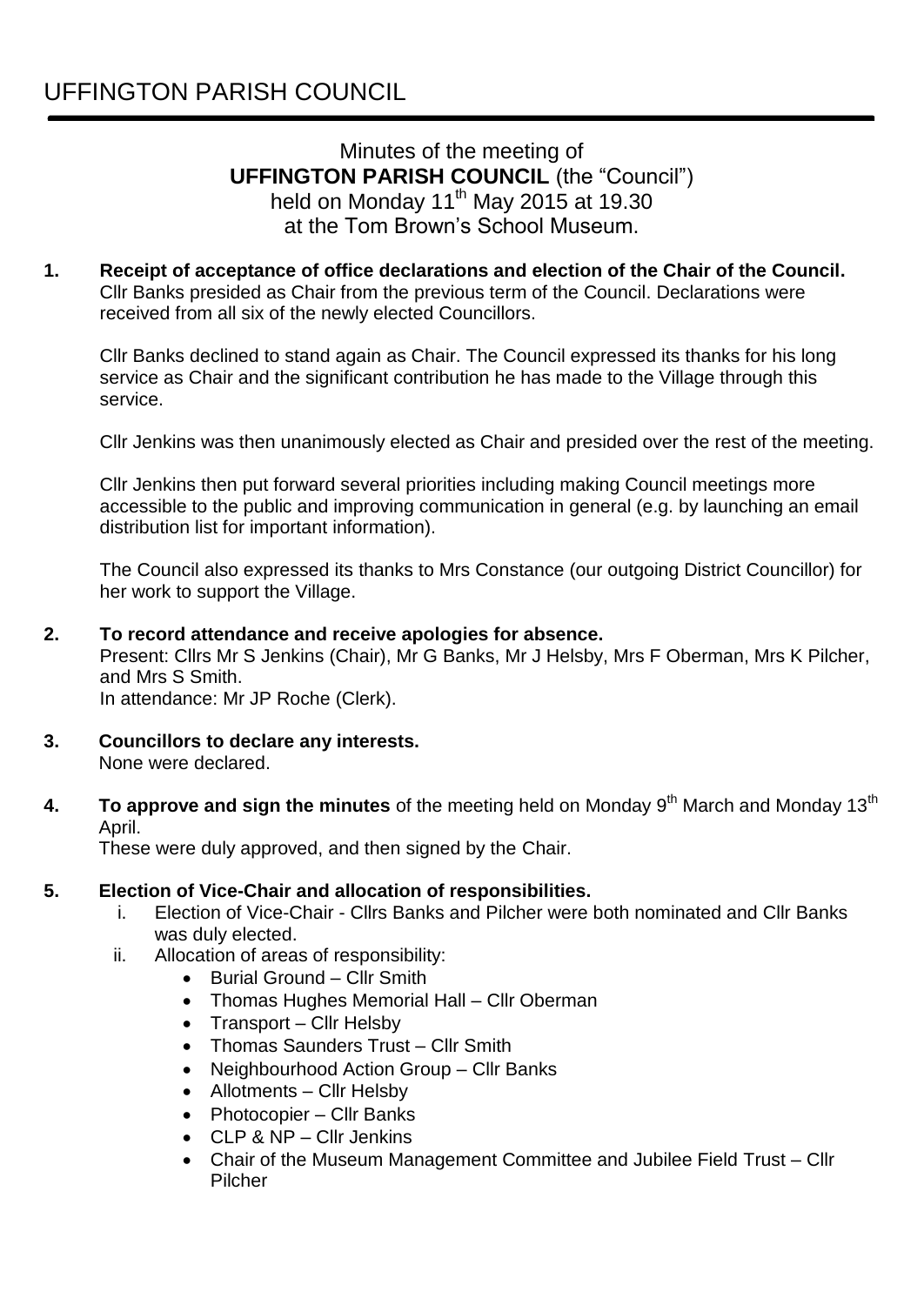# **6. Any remaining business from the previous meeting**

None.

## **7. Ongoing projects:**

- a. Parish Council assets and the land registry (UPC-P2) Cllr Banks has been contacted by the Council's contractor and is due to meet him shortly.
- b. Housing development off Station Road (UPC-P4) No developments since the last meeting.
- c. Creation of a Community Led Plan (CLP) and a Neighbourhood Plan (NP) (UPC-P5) (a) Mr Parsons (from the CLP Group) advised that questionnaire responses have been analysed by the District Council and the Group are now drafting the report. This will be referred to the Parish Council on drafting is complete. (b) A discussion took place regarding the governance structure for the NP. **Action:** Cllr Jenkins to draft the required documents and circulate these to the Cllrs by email.

#### **8. Planning:**

- i. New applications to be considered:
- a. None.
- ii. New applications addressed by circulation (as a response was required before this meeting) to be noted:
	- a. None.
- iii. Updates on previous applications:
	- a. Proposal for housing South of the Fawler Road. No archaeological obstacles to development have been found.
	- b. Clockhouse, High Street. This was approved by the District Council.
	- c. Redevelopment of the of Post Office site. This was declined by the District Council.

## **9. Finance:**

- i. To approve and note cheques previously signed:
	- None
- ii. To approve & sign cheques:
	- Communicorp RE Clerks and Council's Direct magazine subscription (UPC1516-F001) £12.00
	- Oxfordshire Association of Local Councils RE membership subscription (UPC1516-F002) £141.49
	- Oxfordshire Rural Communities Council RE membership subscription (UPC1516-F003) 50.00
	- Canon UK Ltd RE Photocopier maintenance (UPC1516-F010) £969.04 *All approved and signed.*
- iii. Update on accounts and audit for 2014-15. Mr Roche is now awaiting a meeting with the internal auditor so they can sign-off the Annual Return document.
- iv. Inter-account transfers RE 2014-15 (UPC1516-F012). These were approved.
- v. Updating the signature mandate with the Council's bank. Mr Roche to visit TSB and obtain the necessary forms. Note: this may be deferred until the Council's staffing arrangements are confirmed.
- vi. It was noted that the Council had been contacted by the Pensions Regulator regarding the automatic enrolment of staff into a workplace pension. **Action:** Mr Roche to respond with the Council's contact details.

## **10. Annual / quarterly reviews:**

i. Review of the Council's insurance provider. The Council agreed to renew the insurance policy, subject to a review of its provisions by Cllr Jenkins. **Action:** Mr Roche to renew the policy